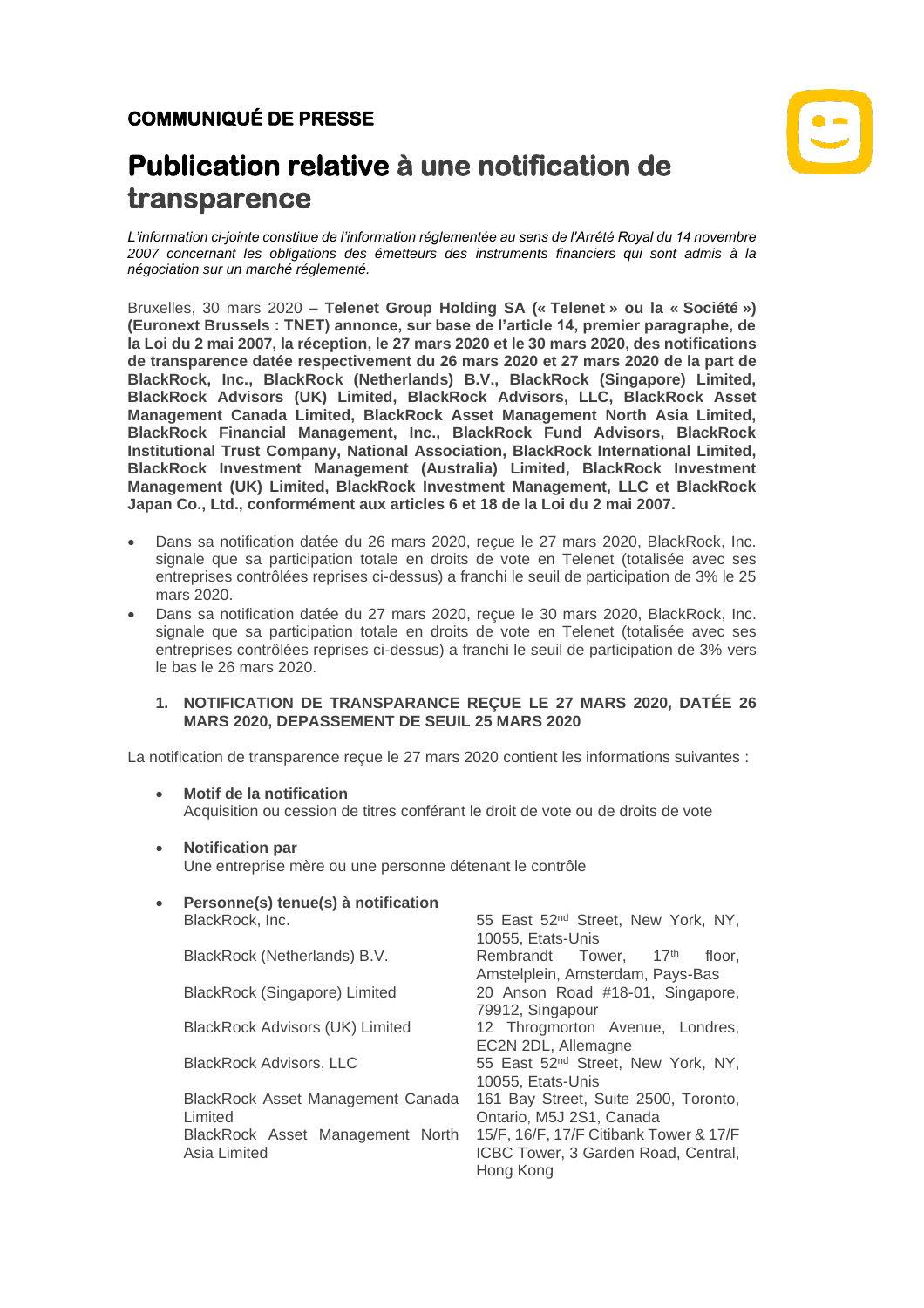BlackRock Financial Management, Inc. 55 East 52nd Street, New York, NY,

BlackRock Institutional Trust Company, National Association

BlackRock Investment Management (Australia) Limited BlackRock Investment Management (UK) Limited BlackRock Investment Management, LLC

10055, Etats-Unis BlackRock Fund Advisors 400 Howard Street, San Francisco, CA, 94105, Etats-Unis 400 Howard Street, San Francisco, CA, 94105, Etats-Unis BlackRock International Limited Exchange Place One, 1 Semple<br>Street, Edinburgh, EH3 8BL, Street, Edinburgh, EH3 Royaume-Uni Level 26, 101 Collins Street, Melbourne, VIC3000, Australie 12 Throgmorton Avenue, Londres, EC2N 2DL, Royaume-Uni 1 University Square Drive, Princeton, NJ, 8540, Etats-Unis BlackRock Japan Co., Ltd. 1-8-3 Marunouchi Chiyoda-ku, Trust Tower Main, Tokyo, 100-8217, Japon

- **Date de dépassement de seuil** 25 mars 2020
- **Seuil franchi** 3%
- **Dénominateur** 114.656.785

#### • **Détails de la notification**

A) Droits de vote **Notification**<br>
précédente Après la transaction # droits de vote  $\parallel$  # droits de vote  $\parallel$  % droits de vote Détenteurs de droits de vote des titres Attachés à Non liés à des titres Attachés à des titres Non liés à des titres BlackRock, Inc. 0 0 0,00% BlackRock (Netherlands)<br>B.V. B.V. 7.574 7.574 0,01% BlackRock (Singapore) Limited 1.0,00% 713 713 0,00% BlackRock Advisors (UK) Limited **828.100** 1.000.913 0,87% BlackRock Advisors, LLC | 25.911 | 19.594 | 0,02% BlackRock Asset Management Canada Limited 33.348 33.348 0,03% BlackRock Asset Management Deutschland AG 91.298 0 0 0 0,00% BlackRock Asset Management North Asia Limited 1.177 | 109 | 0.00% BlackRock Financial Management, Inc.  $\begin{array}{|c|c|c|c|c|c|c|c|} \hline \text{Manaqement, Inc.} & 29.856 & 28.058 & 0,02\% \hline \end{array}$ BlackRock Fund Advisors 661.186 663.029 0,58% BlackRock Institutional Trust Company, National Association 1.024.484 | 991.660 | 0,86% BlackRock International Limited <sup>945</sup> <sup>945</sup> 0,00% BlackRock Investment Management (Australia) Limited 17.707 20.036 0,02% BlackRock Investment BlackRock investment<br>Management (UK) Limited 190.403 244.147 0,21%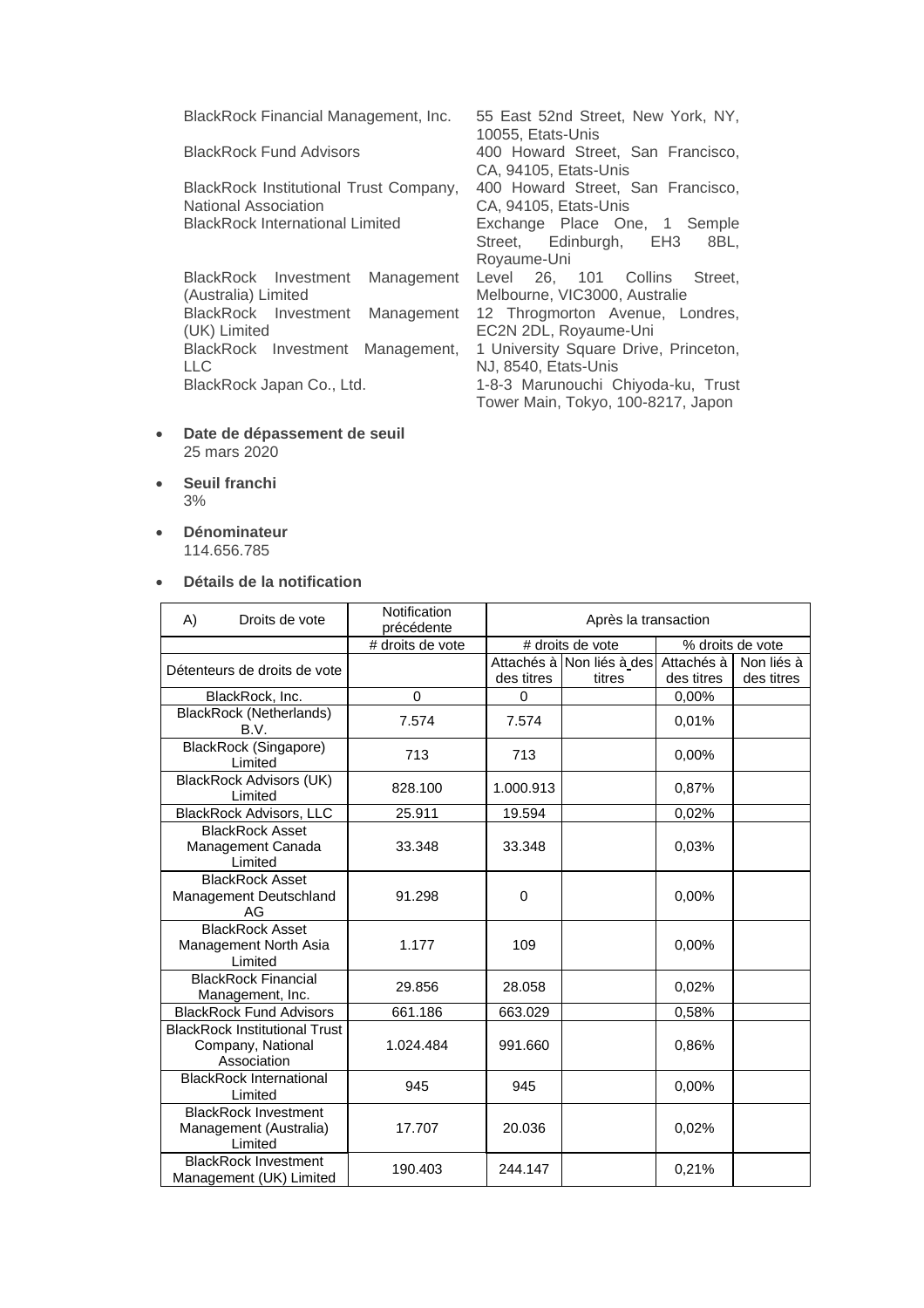| <b>BlackRock Investment</b><br>Management, LLC | 152.200      | 108.463   | 0.09% |          |
|------------------------------------------------|--------------|-----------|-------|----------|
| BlackRock Japan Co., Ltd.                      | 47.576       | 138.528   | 0.12% |          |
| Sous-total                                     | 3.112.478    | 3.257.117 | 2.84% |          |
|                                                | <b>TOTAL</b> | 3.257.117 | 2.84% | $0.00\%$ |

| B)<br>Instruments<br>financiers assimilés                                | Après la transaction                     |                    |                                                       |                                                                                 |                     |            |
|--------------------------------------------------------------------------|------------------------------------------|--------------------|-------------------------------------------------------|---------------------------------------------------------------------------------|---------------------|------------|
| Détenteurs d'instruments<br>financiers assimilés                         | <b>Type</b><br>d'instrument<br>financier | Date<br>d'échéance | Date ou<br>délai<br>d'exercice<br>ou de<br>conversion | # droits de vote<br>pouvant être acquis<br>en cas d'exercice de<br>l'instrument | % droits<br>de vote | Règlement  |
| BlackRock Advisors (UK)<br>Limited                                       | Titres prêtés                            |                    |                                                       | 25.000                                                                          | 0.02%               | physique   |
| <b>BlackRock Institutional Trust</b><br>Company, National<br>Association | Contrat pour<br>différences              |                    |                                                       | 30.416                                                                          | 0.03%               | en espèces |
| <b>BlackRock Investment</b><br>Management (UK) Limited                   | Contrat pour<br>différences              |                    |                                                       | 1.709                                                                           | 0.00%               | en espèces |
| <b>BlackRock Investment</b><br>Management, LLC                           | Contrat pour<br>différences              |                    |                                                       | 155.504                                                                         | 0,14%               | en espèces |
| <b>TOTAL</b>                                                             |                                          |                    | 212.629                                               | 0.19%                                                                           |                     |            |

|               | 3.469.746        | 3.03%       |
|---------------|------------------|-------------|
|               |                  | vote        |
| TOTAL (A & B) | # Droits de vote | % Droits de |

## • **Chaîne complète des entreprises contrôlées par l'intermédiaire desquelles la participation est effectivement détenue**

BlackRock, Inc. BlackRock Holdco 2, Inc. BlackRock Financial Management, Inc. BlackRock International Holdings, Inc. BR Jersey International Holdings L.P. BlackRock (Singapore) Holdco Pte. Ltd. BlackRock HK Holdco Limited BlackRock Lux Finco S.a.r.l. BlackRock Japan Holdings GK BlackRock Japan Co., Ltd.

BlackRock, Inc. Trident Merger, LLC BlackRock Investment Management, LLC

BlackRock, Inc. BlackRock Holdco 2, Inc. BlackRock Financial Management, Inc. BlackRock International Holdings, Inc. BR Jersey International Holdings L.P. BlackRock Holdco 3, LLC BlackRock Cayman 1 LP BlackRock Cayman West Bay Finco Limited BlackRock Cayman West Bay IV Limited BlackRock Group Limited BlackRock Finance Europe Limited BlackRock Investment Management (UK) Limited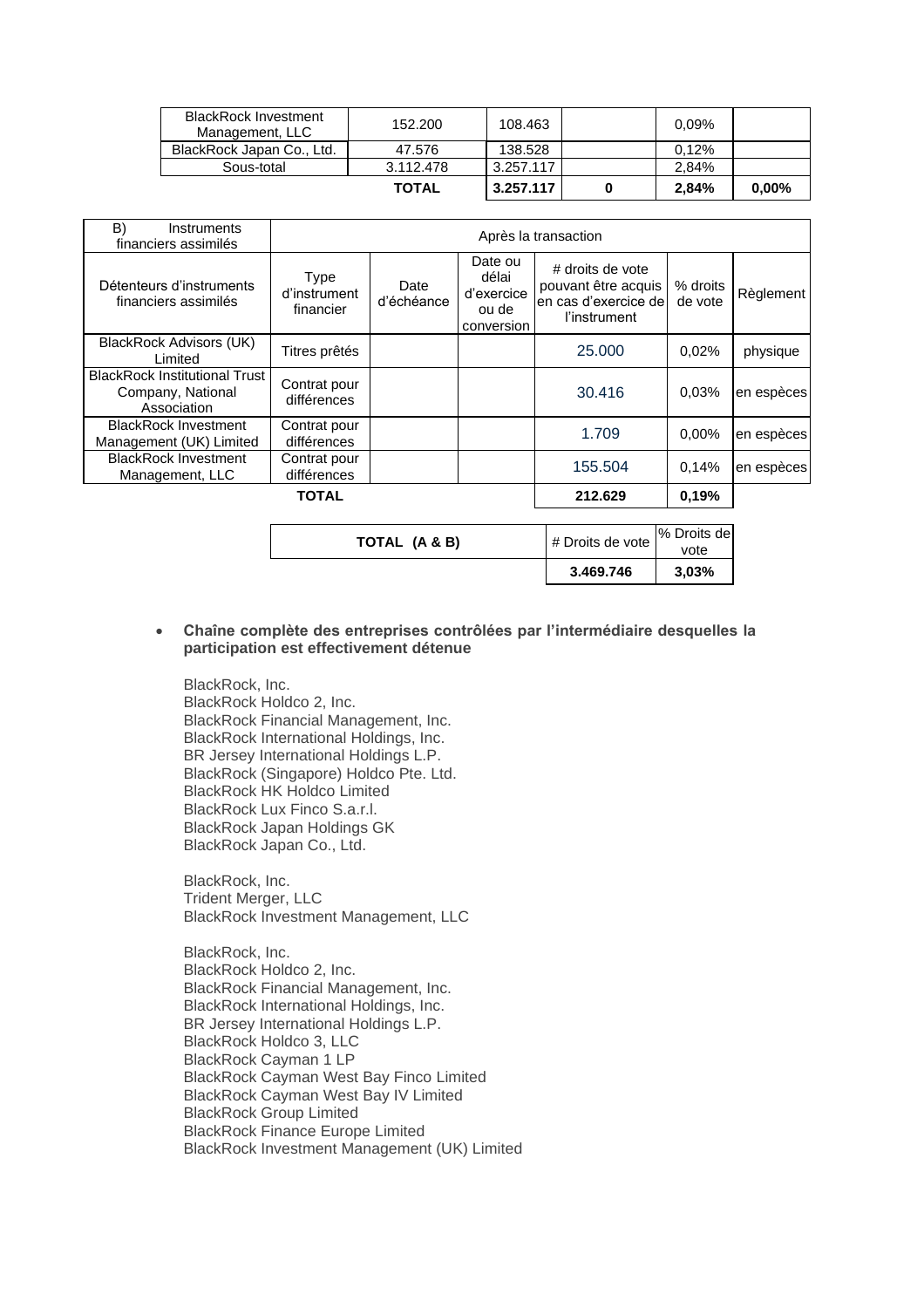BlackRock, Inc. BlackRock Holdco 2, Inc. BlackRock Financial Management, Inc. BlackRock International Holdings, Inc. BR Jersey International Holdings L.P. BlackRock Australia Holdco Pty. Ltd. BlackRock Investment Management (Australia) Limited

BlackRock, Inc. BlackRock Holdco 2, Inc. BlackRock Financial Management, Inc. BlackRock International Holdings, Inc. BR Jersey International Holdings L.P. BlackRock Holdco 3, LLC BlackRock Cayman 1 LP BlackRock Cayman West Bay Finco Limited BlackRock Cayman West Bay IV Limited BlackRock Group Limited BlackRock International Limited

BlackRock, Inc. BlackRock Holdco 2, Inc. BlackRock Financial Management, Inc. BlackRock Holdco 4, LLC BlackRock Holdco 6, LLC BlackRock Delaware Holdings Inc. BlackRock Institutional Trust Company, National Association

BlackRock, Inc. BlackRock Holdco 2, Inc. BlackRock Financial Management, Inc. BlackRock Holdco 4, LLC BlackRock Holdco 6, LLC BlackRock Delaware Holdings Inc. BlackRock Fund Advisors

BlackRock, Inc. BlackRock Holdco 2, Inc. BlackRock Financial Management, Inc.

BlackRock, Inc.

BlackRock Holdco 2, Inc. BlackRock Financial Management, Inc. BlackRock International Holdings, Inc. BR Jersey International Holdings L.P. BlackRock (Singapore) Holdco Pte. Ltd. BlackRock HK Holdco Limited BlackRock Asset Management North Asia Limited

BlackRock, Inc. BlackRock Holdco 2, Inc. BlackRock Financial Management, Inc. BlackRock International Holdings, Inc. BR Jersey International Holdings L.P. BlackRock Holdco 3, LLC BlackRock Canada Holdings LP BlackRock Canada Holdings ULC BlackRock Asset Management Canada Limited

BlackRock, Inc.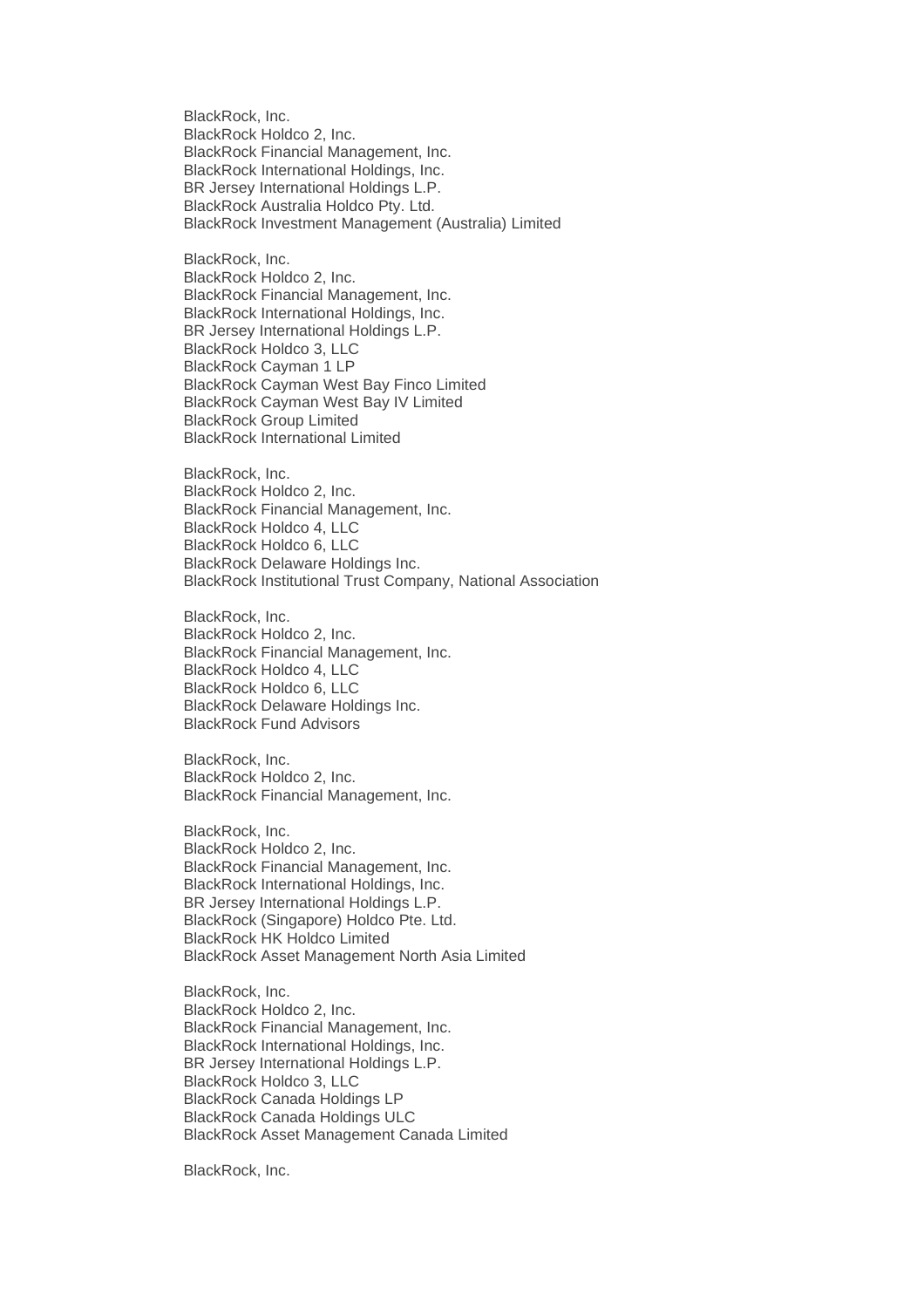BlackRock Holdco 2, Inc. BlackRock Financial Management, Inc. BlackRock Capital Holdings, Inc. BlackRock Advisors, LLC

BlackRock, Inc. BlackRock Holdco 2, Inc. BlackRock Financial Management, Inc. BlackRock International Holdings, Inc. BR Jersey International Holdings L.P. BlackRock Holdco 3, LLC BlackRock Cayman 1 LP BlackRock Cayman West Bay Finco Limited BlackRock Cayman West Bay IV Limited BlackRock Group Limited BlackRock Finance Europe Limited BlackRock Advisors (UK) Limited

BlackRock, Inc. BlackRock Holdco 2, Inc. BlackRock Financial Management, Inc. BlackRock International Holdings, Inc. BR Jersey International Holdings L.P. BlackRock (Singapore) Holdco Pte. Ltd. BlackRock (Singapore) Limited

BlackRock, Inc. BlackRock Holdco 2, Inc. BlackRock Financial Management, Inc. BlackRock International Holdings, Inc. BR Jersey International Holdings L.P. BlackRock Holdco 3, LLC BlackRock Cayman 1 LP BlackRock Cayman West Bay Finco Limited BlackRock Cayman West Bay IV Limited BlackRock Group Limited BlackRock Finance Europe Limited BlackRock (Netherlands) B.V.

### • **Information supplémentaire**

L'obligation de notification est survenue dès lors que la participation totale en droits de vote en Telenet de BlackRock, Inc. a franchi le seuil de participation de 3%.

### **2. NOTIFICATION DE TRANSPARANCE REÇUE LE 30 MARS 2020, DATÉE 27 MARS 2020, DEPASSEMENT DE SEUIL 26 MARS 2020**

La notification de transparence reçue le 30 mars 2020 contient les informations suivantes :

- **Motif de la notification** Acquisition ou cession de titres conférant le droit de vote ou de droits de vote Acquisition ou cession d'instruments financiers assimilés Franchissement vers le bas du seuil minimum
- **Notification par** Une entreprise mère ou une personne détenant le contrôle
- **Personne(s) tenue(s) à notification** BlackRock, Inc. 65 East 52<sup>nd</sup> Street, New York, NY,

10055, Etats-Unis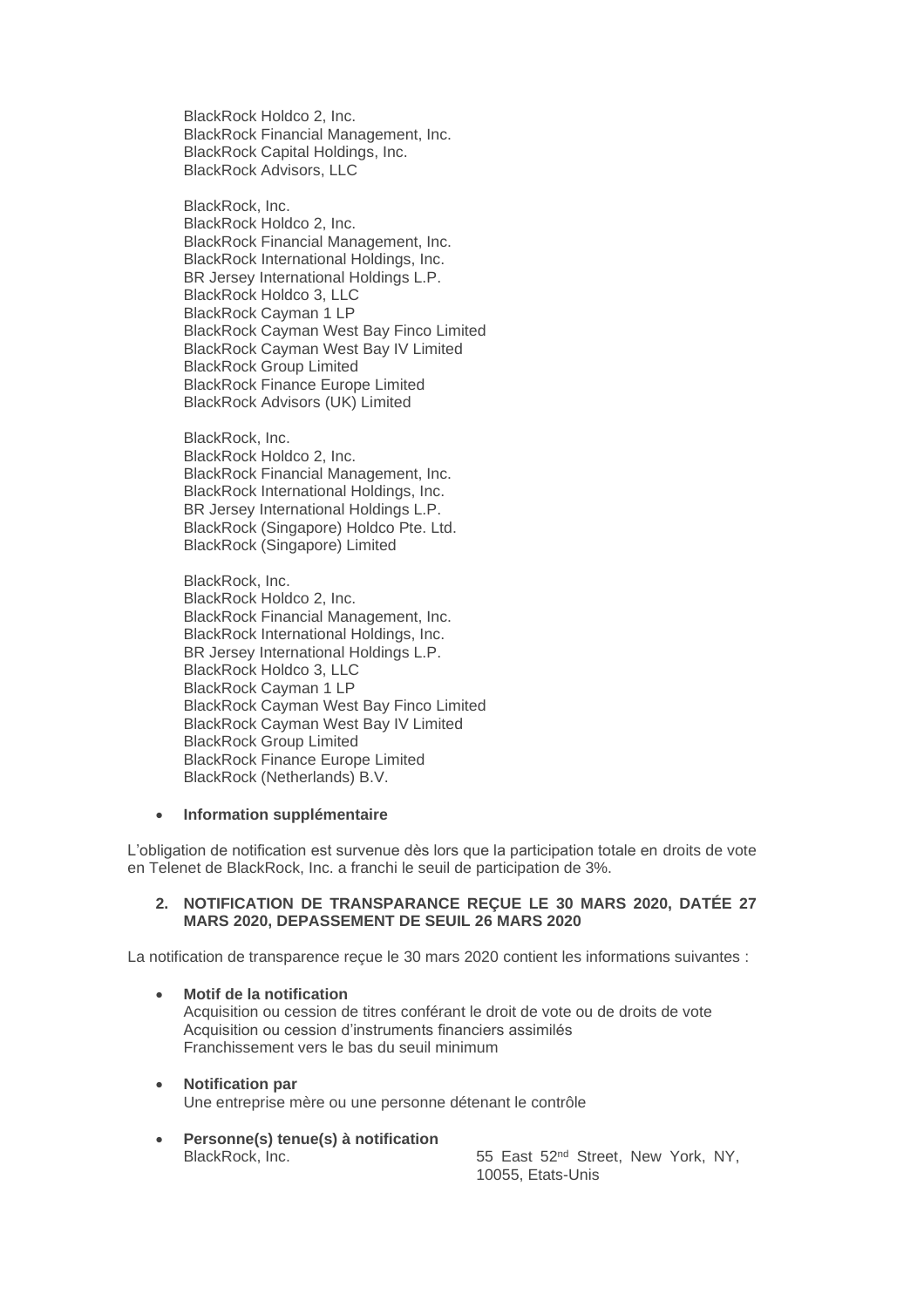| BlackRock (Netherlands) B.V.                                   | Rembrandt Tower, 17 <sup>th</sup> floor,<br>Amstelplein, Amsterdam, Pays-Bas               |
|----------------------------------------------------------------|--------------------------------------------------------------------------------------------|
| <b>BlackRock (Singapore) Limited</b>                           | 20 Anson Road #18-01, Singapore,<br>79912, Singapour                                       |
| <b>BlackRock Advisors (UK) Limited</b>                         | 12 Throgmorton Avenue, Londres,<br>EC2N 2DL, Allemagne                                     |
| <b>BlackRock Advisors, LLC</b>                                 | 55 East 52 <sup>nd</sup> Street, New York, NY,<br>10055, Etats-Unis                        |
| BlackRock Asset Management Canada<br>Limited                   | 161 Bay Street, Suite 2500, Toronto,<br>Ontario, M5J 2S1, Canada                           |
| BlackRock Asset Management North<br>Asia Limited               | 15/F, 16/F, 17/F Citibank Tower & 17/F<br>ICBC Tower, 3 Garden Road, Central,<br>Hong Kong |
| BlackRock Financial Management, Inc.                           | 55 East 52nd Street, New York, NY,<br>10055, Etats-Unis                                    |
| <b>BlackRock Fund Advisors</b>                                 | 400 Howard Street, San Francisco,<br>CA, 94105, Etats-Unis                                 |
| BlackRock Institutional Trust Company,<br>National Association | 400 Howard Street, San Francisco,<br>CA, 94105, Etats-Unis                                 |
| <b>BlackRock International Limited</b>                         | Exchange Place One, 1 Semple<br>Street, Edinburgh, EH3<br>8BL.<br>Royaume-Uni              |
| BlackRock Investment<br>Management<br>(Australia) Limited      | 26, 101 Collins<br>Street.<br>Level<br>Melbourne, VIC3000, Australie                       |
| BlackRock Investment<br>Management<br>(UK) Limited             | 12 Throgmorton Avenue, Londres,<br>EC2N 2DL, Royaume-Uni                                   |
| BlackRock Investment<br>Management,<br><b>LLC</b>              | 1 University Square Drive, Princeton,<br>NJ, 8540, Etats-Unis                              |
| BlackRock Japan Co., Ltd.                                      | 1-8-3 Marunouchi Chiyoda-ku, Trust<br>Tower Main, Tokyo, 100-8217, Japon                   |

- **Date de dépassement de seuil** 26 mars 2020
- **Seuil franchi** 3%
- **Dénominateur** 114.656.785
- **Détails de la notification**

| A) | Droits de vote                                             | Notification<br>précédente | Après la transaction |                                     |                            |                          |
|----|------------------------------------------------------------|----------------------------|----------------------|-------------------------------------|----------------------------|--------------------------|
|    |                                                            | # droits de vote           |                      | # droits de vote                    |                            | % droits de vote         |
|    | Détenteurs de droits de vote                               |                            | des titres           | Attachés à Non liés à des<br>titres | Attachés à l<br>des titres | Non liés à<br>des titres |
|    | BlackRock, Inc.                                            | 0                          | 0                    |                                     | $0.00\%$                   |                          |
|    | BlackRock (Netherlands)<br>B.V.                            | 7.574                      | 7.574                |                                     | 0,01%                      |                          |
|    | BlackRock (Singapore)<br>Limited                           | 713                        | 713                  |                                     | $0.00\%$                   |                          |
|    | BlackRock Advisors (UK)<br>Limited                         | 1.000.913                  | 849.333              |                                     | 0,74%                      |                          |
|    | <b>BlackRock Advisors, LLC</b>                             | 19.594                     | 19.594               |                                     | 0.02%                      |                          |
|    | <b>BlackRock Asset</b><br>Management Canada<br>Limited     | 33.348                     | 33.348               |                                     | 0.03%                      |                          |
|    | <b>BlackRock Asset</b><br>Management North Asia<br>Limited | 109                        | 109                  |                                     | $0.00\%$                   |                          |
|    | <b>BlackRock Financial</b><br>Management, Inc.             | 28.058                     | 28.058               |                                     | 0.02%                      |                          |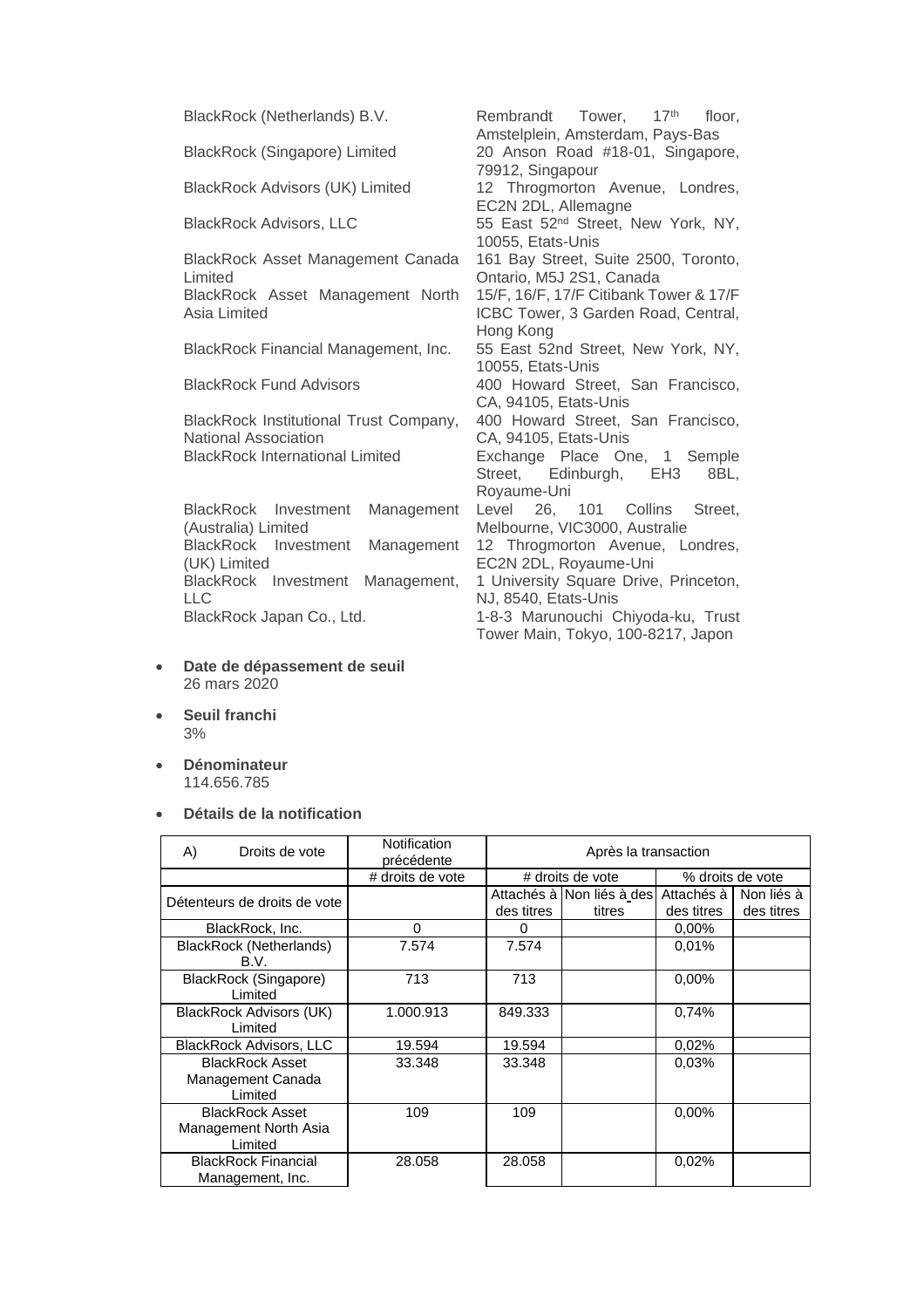| <b>BlackRock Fund Advisors</b>                                           | 663.029      | 660.443   |   | 0,58%    |       |
|--------------------------------------------------------------------------|--------------|-----------|---|----------|-------|
| <b>BlackRock Institutional Trust</b><br>Company, National<br>Association | 991.660      | 991.660   |   | 0.86%    |       |
| <b>BlackRock International</b><br>Limited                                | 945          | 945       |   | $0.00\%$ |       |
| <b>BlackRock Investment</b><br>Management (Australia)<br>Limited         | 20.036       | 20.036    |   | 0.02%    |       |
| <b>BlackRock Investment</b><br>Management (UK) Limited                   | 244.147      | 259,606   |   | 0.23%    |       |
| <b>BlackRock Investment</b><br>Management, LLC                           | 108.463      | 105.384   |   | 0.09%    |       |
| BlackRock Japan Co., Ltd.                                                | 138.528      | 83.573    |   | 0,07%    |       |
| Sous-total                                                               | 3.257.117    | 3.060.376 |   | 2,67%    |       |
|                                                                          | <b>TOTAL</b> | 3.060.376 | O | 2,67%    | 0,00% |

| B)<br>Instruments<br>financiers assimilés                                | Après la transaction                     |                    |                                                       |                                                                                 |                     |            |
|--------------------------------------------------------------------------|------------------------------------------|--------------------|-------------------------------------------------------|---------------------------------------------------------------------------------|---------------------|------------|
| Détenteurs d'instruments<br>financiers assimilés                         | <b>Type</b><br>d'instrument<br>financier | Date<br>d'échéance | Date ou<br>délai<br>d'exercice<br>ou de<br>conversion | # droits de vote<br>pouvant être acquis<br>en cas d'exercice de<br>l'instrument | % droits<br>de vote | Règlement  |
| BlackRock Advisors (UK)<br>Limited                                       | Titres prêtés                            |                    |                                                       | 25,000                                                                          | 0.02%               | physique   |
| <b>BlackRock Institutional Trust</b><br>Company, National<br>Association | Contrat pour<br>différences              |                    |                                                       | 29.899                                                                          | 0.03%               | en espèces |
| <b>BlackRock Investment</b><br>Management (UK) Limited                   | Contrat pour<br>différences              |                    |                                                       | 1.709                                                                           | $0.00\%$            | en espèces |
| <b>BlackRock Investment</b><br>Management, LLC                           | Contrat pour<br>différences              |                    |                                                       | 155.504                                                                         | 0,14%               | en espèces |
|                                                                          | <b>TOTAL</b>                             |                    |                                                       | 212.112                                                                         | 0,18%               |            |

|               | 3.272.488        |                     |
|---------------|------------------|---------------------|
| TOTAL (A & B) | # Droits de vote | % Droits de<br>vote |

• **Chaîne complète des entreprises contrôlées par l'intermédiaire desquelles la participation est effectivement détenue**

BlackRock, Inc. BlackRock Holdco 2, Inc. BlackRock Financial Management, Inc. BlackRock International Holdings, Inc. BR Jersey International Holdings L.P. BlackRock (Singapore) Holdco Pte. Ltd. BlackRock HK Holdco Limited BlackRock Lux Finco S.a.r.l. BlackRock Japan Holdings GK BlackRock Japan Co., Ltd.

BlackRock, Inc. Trident Merger, LLC BlackRock Investment Management, LLC

BlackRock, Inc. BlackRock Holdco 2, Inc. BlackRock Financial Management, Inc.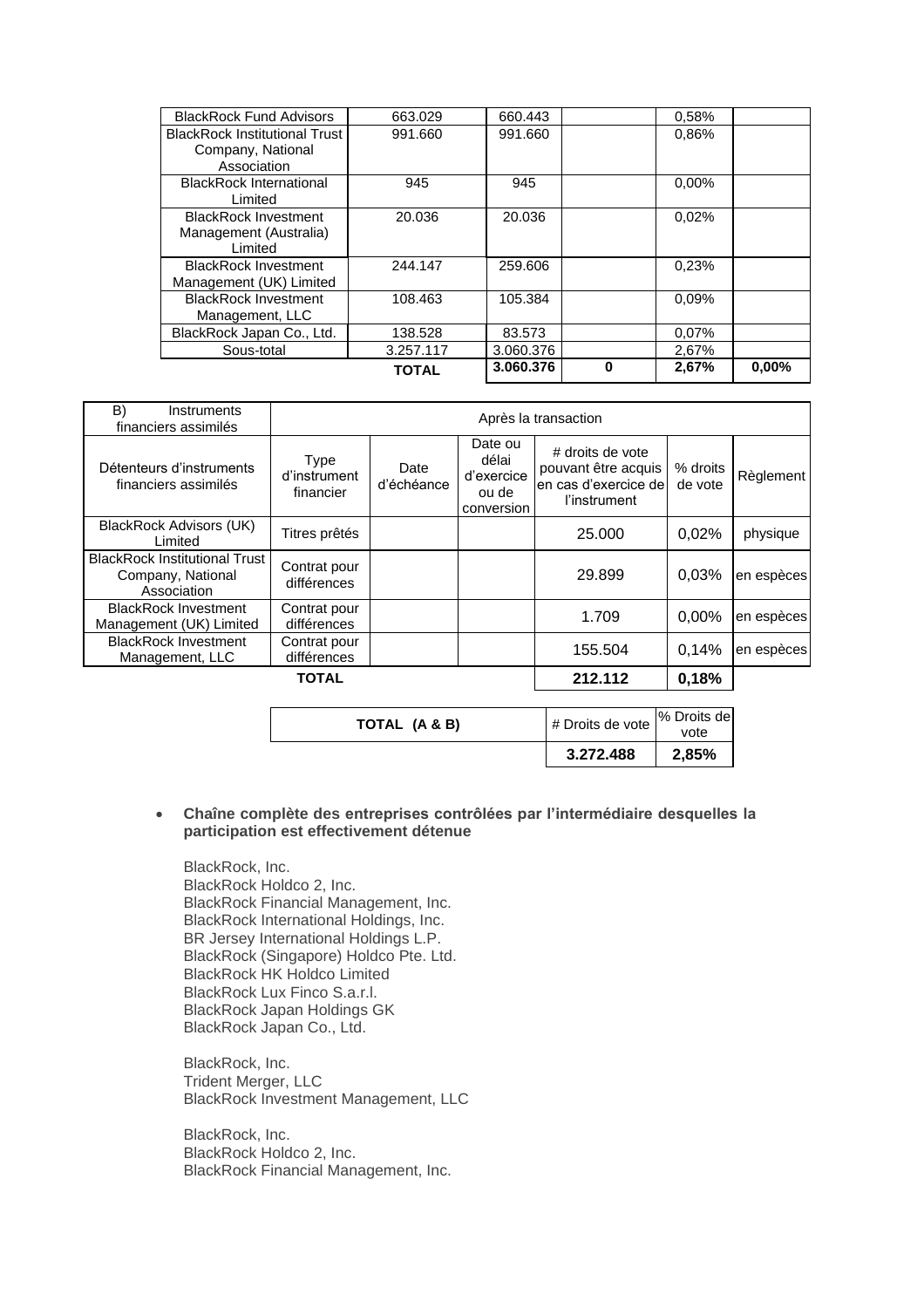BlackRock International Holdings, Inc. BR Jersey International Holdings L.P. BlackRock Holdco 3, LLC BlackRock Cayman 1 LP BlackRock Cayman West Bay Finco Limited BlackRock Cayman West Bay IV Limited BlackRock Group Limited BlackRock Finance Europe Limited BlackRock Investment Management (UK) Limited BlackRock, Inc. BlackRock Holdco 2, Inc. BlackRock Financial Management, Inc. BlackRock International Holdings, Inc. BR Jersey International Holdings L.P. BlackRock Australia Holdco Pty. Ltd. BlackRock Investment Management (Australia) Limited BlackRock, Inc. BlackRock Holdco 2, Inc. BlackRock Financial Management, Inc. BlackRock International Holdings, Inc. BR Jersey International Holdings L.P. BlackRock Holdco 3, LLC BlackRock Cayman 1 LP BlackRock Cayman West Bay Finco Limited BlackRock Cayman West Bay IV Limited BlackRock Group Limited BlackRock International Limited BlackRock, Inc. BlackRock Holdco 2, Inc. BlackRock Financial Management, Inc. BlackRock Holdco 4, LLC BlackRock Holdco 6, LLC BlackRock Delaware Holdings Inc. BlackRock Institutional Trust Company, National Association BlackRock, Inc. BlackRock Holdco 2, Inc. BlackRock Financial Management, Inc. BlackRock Holdco 4, LLC BlackRock Holdco 6, LLC BlackRock Delaware Holdings Inc. BlackRock Fund Advisors BlackRock, Inc. BlackRock Holdco 2, Inc. BlackRock Financial Management, Inc. BlackRock, Inc. BlackRock Holdco 2, Inc. BlackRock Financial Management, Inc. BlackRock International Holdings, Inc. BR Jersey International Holdings L.P. BlackRock (Singapore) Holdco Pte. Ltd. BlackRock HK Holdco Limited BlackRock Asset Management North Asia Limited

BlackRock, Inc.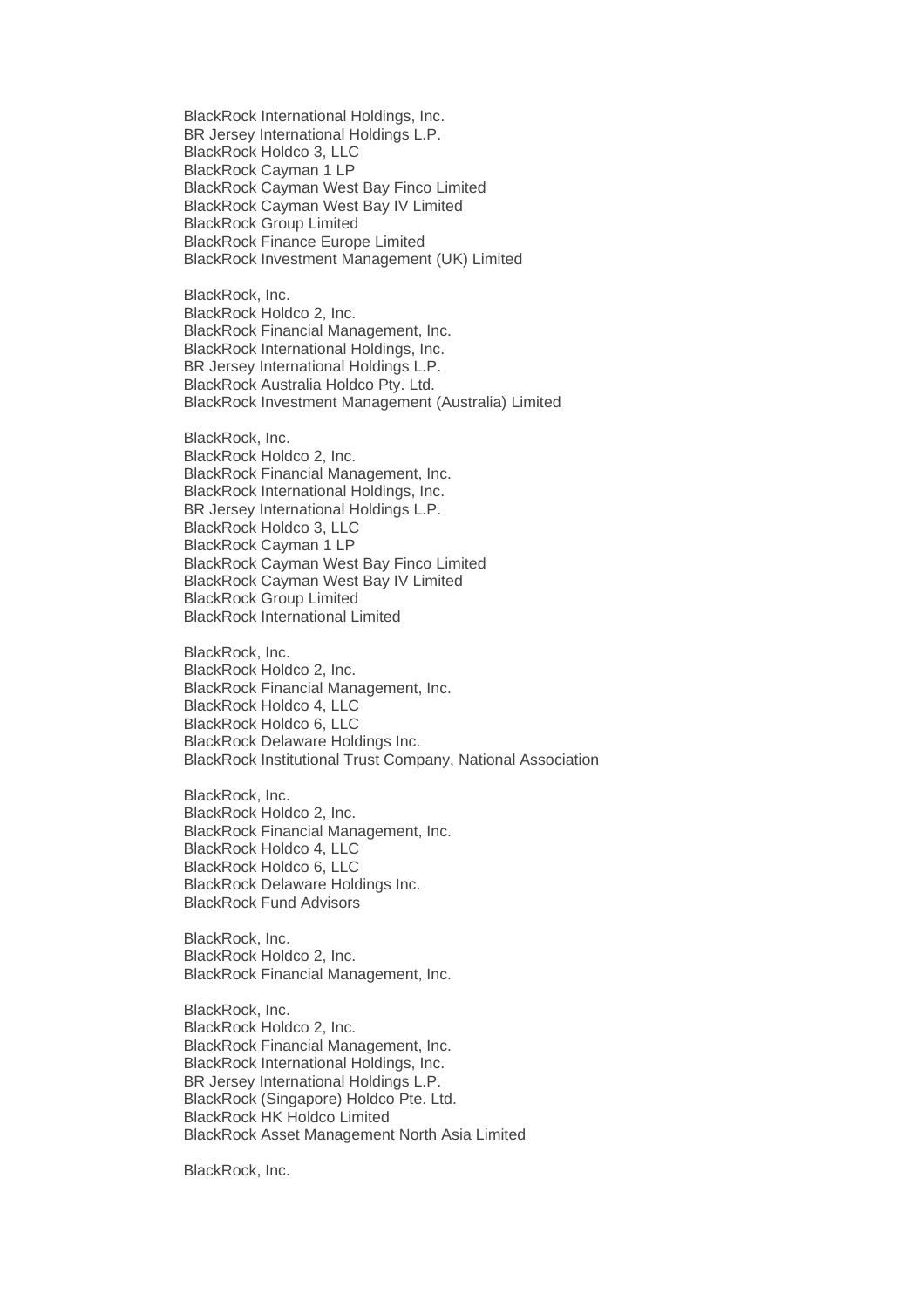BlackRock Holdco 2, Inc. BlackRock Financial Management, Inc. BlackRock International Holdings, Inc. BR Jersey International Holdings L.P. BlackRock Holdco 3, LLC BlackRock Canada Holdings LP BlackRock Canada Holdings ULC BlackRock Asset Management Canada Limited

BlackRock, Inc. BlackRock Holdco 2, Inc. BlackRock Financial Management, Inc. BlackRock Capital Holdings, Inc. BlackRock Advisors, LLC

BlackRock, Inc. BlackRock Holdco 2, Inc. BlackRock Financial Management, Inc. BlackRock International Holdings, Inc. BR Jersey International Holdings L.P. BlackRock Holdco 3, LLC BlackRock Cayman 1 LP BlackRock Cayman West Bay Finco Limited BlackRock Cayman West Bay IV Limited BlackRock Group Limited BlackRock Finance Europe Limited BlackRock Advisors (UK) Limited

BlackRock, Inc. BlackRock Holdco 2, Inc. BlackRock Financial Management, Inc. BlackRock International Holdings, Inc. BR Jersey International Holdings L.P. BlackRock (Singapore) Holdco Pte. Ltd. BlackRock (Singapore) Limited

BlackRock, Inc. BlackRock Holdco 2, Inc. BlackRock Financial Management, Inc. BlackRock International Holdings, Inc. BR Jersey International Holdings L.P. BlackRock Holdco 3, LLC BlackRock Cayman 1 LP BlackRock Cayman West Bay Finco Limited BlackRock Cayman West Bay IV Limited BlackRock Group Limited BlackRock Finance Europe Limited BlackRock (Netherlands) B.V.

#### • **Information supplémentaire**

L'obligation de notification est survenue dès lors que la participation totale en droits de vote en Telenet de BlackRock, Inc. a franchi le seuil de participation de 3% vers le bas.